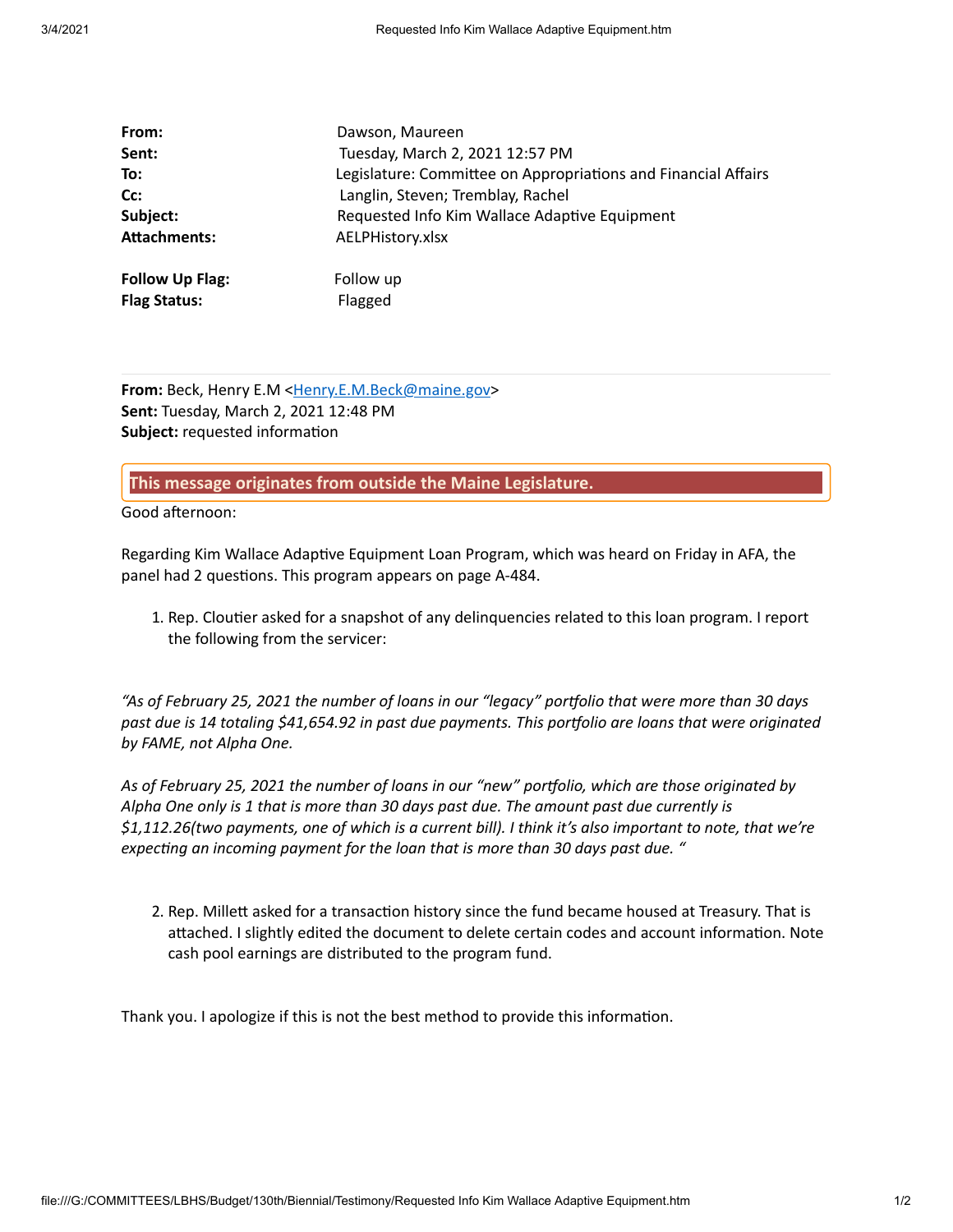**Henry E. M. Beck, Esq.** | Maine State Treasurer | Office of the State Treasurer 39 State House Station | Augusta, Maine 04333-0039 Burton M. Cross Building, 111 Sewall Street, 3<sup>rd</sup> Floor p. 207.624.7477 | TTY Maine Relay 711 | [henry.e.m.beck@maine.gov](mailto:henry.e.m.beck@maine.gov) [www.maine.gov/treasurer](https://gcc02.safelinks.protection.outlook.com/?url=http%3A%2F%2Fwww.maine.gov%2Ftreasurer&data=04%7C01%7CHenry.E.M.Beck%40maine.gov%7Cd063bf96c1834d0d3f6008d88d9db53f%7C413fa8ab207d4b629bcdea1a8f2f864e%7C0%7C0%7C637415055775126490%7CUnknown%7CTWFpbGZsb3d8eyJWIjoiMC4wLjAwMDAiLCJQIjoiV2luMzIiLCJBTiI6Ik1haWwiLCJXVCI6Mn0%3D%7C1000&sdata=ODgTI4IpFQTOPafcurJvqhnGP2SPHEPtTiprACIj27U%3D&reserved=0) | [www.maine.gov/upsearch](https://gcc02.safelinks.protection.outlook.com/?url=http%3A%2F%2Fwww.maine.gov%2Fupsearch&data=04%7C01%7CHenry.E.M.Beck%40maine.gov%7Cd063bf96c1834d0d3f6008d88d9db53f%7C413fa8ab207d4b629bcdea1a8f2f864e%7C0%7C0%7C637415055775126490%7CUnknown%7CTWFpbGZsb3d8eyJWIjoiMC4wLjAwMDAiLCJQIjoiV2luMzIiLCJBTiI6Ik1haWwiLCJXVCI6Mn0%3D%7C1000&sdata=jVwYUDTT%2BYoV1xCg5yIqFC%2FmYUukFdT3f7nvs3%2FFISA%3D&reserved=0) | he/him/his

This message and messages you send to this address may be subject to the Freedom of Access Act.